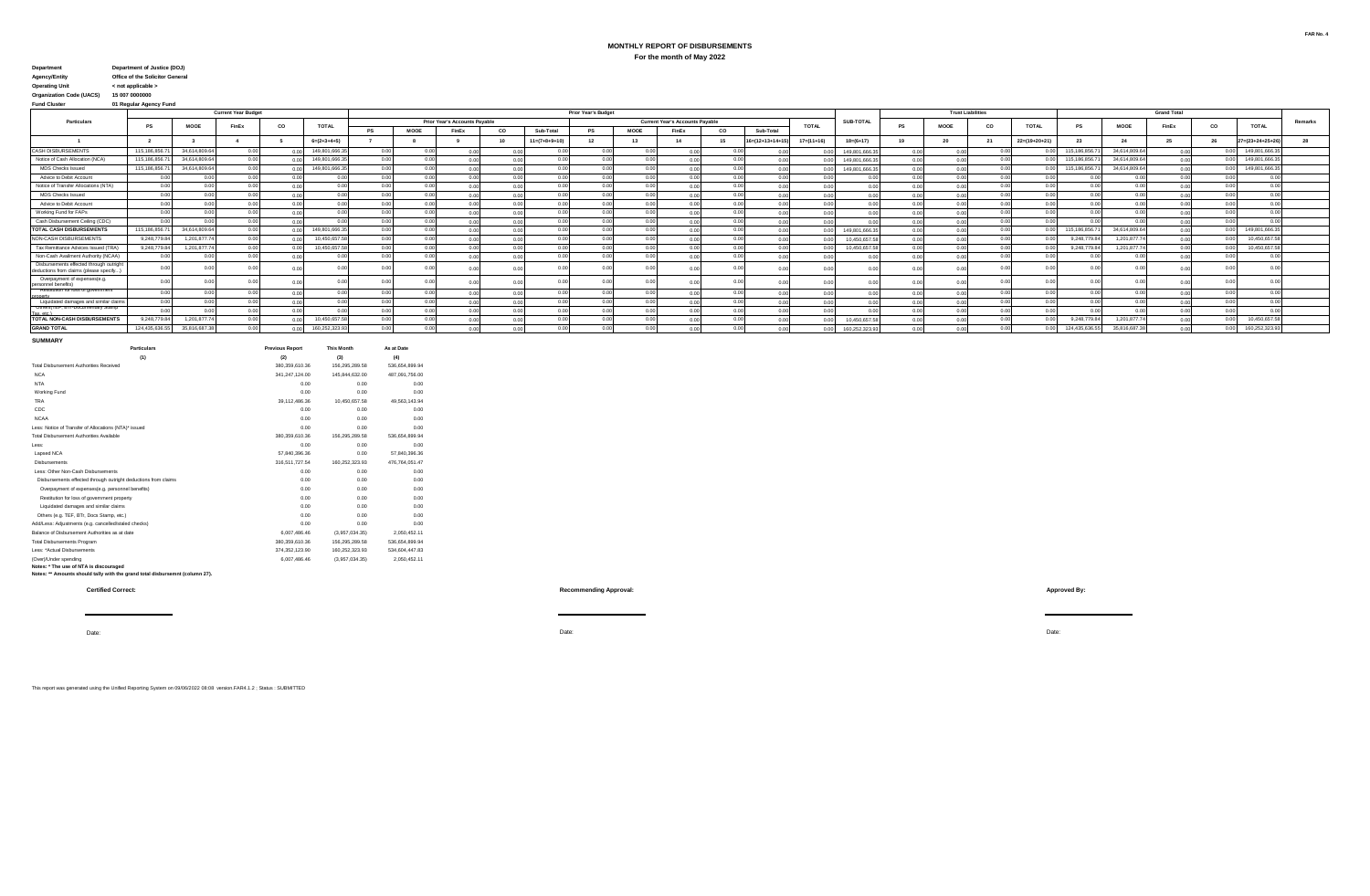## **MONTHLY REPORT OF DISBURSEMENTS For the month of April 2022**

### **Agency/Entity Office of the Solicitor General Operating Unit < not applicable > Department Department of Justice (DOJ)**

**Organization Code (UACS) 15 007 0000000 Fund Cluster 01 Regular Agency Fund**

|                                                                                    |               |               | <b>Current Year Budget</b> |           |               |           |                                      |       |      | <b>Prior Year's Budget</b> |      |                                        |       |           |                                |                  |                  |      |                 | <b>Trust Liabilities</b> |                     |               |               | <b>Grand Total</b> |      |                            |         |
|------------------------------------------------------------------------------------|---------------|---------------|----------------------------|-----------|---------------|-----------|--------------------------------------|-------|------|----------------------------|------|----------------------------------------|-------|-----------|--------------------------------|------------------|------------------|------|-----------------|--------------------------|---------------------|---------------|---------------|--------------------|------|----------------------------|---------|
| <b>Particulars</b>                                                                 | PS            | <b>MOOE</b>   | FinE                       | <b>CO</b> | <b>TOTAL</b>  |           | <b>Prior Year's Accounts Pavable</b> |       |      |                            |      | <b>Current Year's Accounts Payable</b> |       |           |                                | <b>TOTAL</b>     | <b>SUB-TOTAL</b> | PS   | <b>MOOE</b>     | CO                       | <b>TOTAL</b>        | PS            | <b>MOOE</b>   | FinEx              | CO   | <b>TOTAL</b>               | Remarks |
|                                                                                    |               |               |                            |           |               | <b>PS</b> | <b>MOOE</b>                          | FinEx | co   | Sub-Total                  | PS   | <b>MOOE</b>                            | FinEx | <b>CO</b> | Sub-Total                      |                  |                  |      |                 |                          |                     |               |               |                    |      |                            |         |
|                                                                                    |               |               |                            |           | $6=(2+3+4+5)$ |           |                                      |       | 10   | =(7+8+9                    | 12   | 13                                     | 14    |           | $16 = (12 + 13 +$<br>$14 + 15$ | $17 = (11 + 16)$ | $18=(6+17)$      | 19   | 20              | 21                       | $22=(19+20+$<br>21) | 23            | 24            | 25                 | 26   | $27 = (23 + 24 + 25 + 26)$ | 28      |
| <b>CASH DISBURSEMENTS</b>                                                          | 63.631.047.4  | 16,376,690.25 | 0.00                       | 0.00      | 80.007.737.65 | 0.00      | 0.00                                 |       |      |                            |      |                                        |       |           | 0.00                           | 0.00             | 80.007.737.65    | n nn | 0.0             | 0.00                     |                     | 63.631.047.40 | 16,376,690.2  | 0.00               | 0.00 | 80.007.737.65              |         |
| Notice of Cash Allocation (NCA)                                                    | 63,631,047.40 | 16,376,690.2  | 0.00                       | 0.00      | 80,007,737.65 | 0.00      | 0.00                                 |       |      | 0.00                       | 0.00 | 0.00                                   |       | 0.00      | 0.00                           | 0.00             | 80.007.737.6     |      | 0.0             | 0.00                     | 0.00                | 63,631,047.40 | 16,376,690.2  | 0.00               | 0.00 | 80,007,737.65              |         |
| <b>MDS Checks Issued</b>                                                           | 63,631,047.40 | 16,376,690.2  | 0.00                       | 0.00      | 80.007.737.65 | 0.00      | 0.00                                 |       |      |                            |      |                                        |       | 0.00      | 0.00                           | 0.00             | 80,007,737.65    |      | 0.0             | 0.00                     |                     | 63,631,047.40 | 16,376,690.2  | 0.00               | 0.00 | 80,007,737.65              |         |
| Advice to Debit Account                                                            | 0.00          | 0.00          | 0.00                       | 0.00      | 0.00          | 0.00      | 0.00                                 |       |      | 0.00                       | 0.00 |                                        |       | 0.00      | 0.00                           | 0.00             | 0.00             |      | 0. <sub>C</sub> | 0.00                     | 0.00                | 0.00          | 0.00          | 0.00               | 0.00 | 0.00                       |         |
| Notice of Transfer Allocations (NTA)                                               | 0.00          | 0.00          | 0.00                       | 0.00      | 0.00          | 0.00      | 0.00                                 |       |      | 0.00                       | 0.00 |                                        |       | 0.00      | 0.00                           | 0.00             | 0.00             |      | 0.0             | 0.00                     | 0.00                | 0.00          | 0.00          |                    | 0.00 | 0.00                       |         |
| <b>MDS Checks Issued</b>                                                           | 0.00          | 0.00          | 0.00                       | 0.00      | 0.00          | 0.00      | 0.00                                 |       |      | 0.00                       |      |                                        |       | 0.00      | 0.00                           | 0.00             | 0.00             |      | 0.0             | 0.00                     | 0.00                | 0.00          | 0.00          |                    | 0.00 | 0.00                       |         |
| Advice to Debit Account                                                            | 0.00          | 0.00          | 0.00                       | 0.00      | 0.00          | 0.00      | 0.00                                 |       |      | 0.00                       | 0.00 |                                        |       | 0.00      | 0.00                           | 0.00             | 0.00             |      | 0.0             | 0.00                     | 0.00                | 0.00          | 0.00          | 0.00               | 0.00 | 0.00                       |         |
| Working Fund for FAPs                                                              | 0.00          | 0.00          | 0.00                       | 0.00      | 0.00          | 0.00      | 0.00                                 | 0.00  |      |                            |      |                                        |       | 0.00      | 0.00                           | 0.00             | 0.00             |      | 0.0             | 0.00                     | 0.00                | 0.00          | 0.00          | 0.00               | 0.00 | 0.00                       |         |
| Cash Disbursement Ceiling (CDC)                                                    | 0.00          | 0.00          | 0.00                       | 0.00      | 0.00          | 0.00      | 0.00                                 | 0.00  |      | 0.00                       |      |                                        |       | 0.00      | 0.00                           | 0.00             | 0.00             |      | 0 <sup>c</sup>  | 0.00                     | 0.00                | 0.00          | 0.00          | 0.00               | 0.00 | 0.00                       |         |
| TOTAL CASH DISBURSEMENTS                                                           | 63,631,047.40 | 16,376,690.25 | 0.00                       | 0.00      | 80,007,737.65 | 0.00      | 0.00                                 | 0.00  |      | 0.00                       | 0.00 |                                        |       | 0.00      | 0.00                           | 0.00             | 80,007,737.65    |      | 0.0             | 0.0                      | 0.00                | 63,631,047.40 | 16,376,690.25 | 0.00               | 0.00 | 80,007,737.65              |         |
| NON-CASH DISBURSEMENTS                                                             | 9.606.868.3   | 802,983.1     | 0.00                       | 0.00      | 10,409,851.51 | 0.00      | 0.00                                 | 0.00  | 0.00 | 0.00                       | 0.00 |                                        |       | 0.00      | 0.00                           | 0.00             | 10.409.851.      |      | 0.0             | 0.00                     | 0.00                | 9,606,868.33  | 802,983.1     | 0.00               | 0.00 | 10,409,851.5               |         |
| Tax Remittance Advices Issued (TRA)                                                | 9,606,868.3   | 802,983.1     | 0.00                       | 0.00      | 10,409,851.51 | 0.00      | 0.00                                 |       |      | 0.00                       | 0.00 | n nn                                   |       | 0.00      | 0.00                           | 0.00             | 10,409,851.      |      | 0.0             | 0.00                     | 0.00                | 9,606,868.33  | 802,983.1     | 0.01               | 0.00 | 10,409,851.5               |         |
| Non-Cash Availment Authority (NCAA)                                                | 0.00          | 0.00          | 0.00                       | 0.00      | 0.00          | 0.00      | 0.00                                 |       |      | 0.00                       |      |                                        |       | 0.00      | 0.00                           | 0.00             | 0.00             |      | 0.0             | 0.00                     | 0.00                | 0.00          | 0.00          |                    | 0.00 | 0.00                       |         |
| Disbursements effected through outright<br>deductions from claims (please specify. | 0.00          | 0.00          | 0.00                       | 0.00      | 0.00          | 0.00      | 0.00                                 | 0.00  |      | ი იი                       |      |                                        | 0.00  | 0.00      | 0.00                           | 0.00             | 0.00             |      | 0.0             | 0.00                     | 0.00                | 0.00          | 0.001         | 0.00               | 0.00 | 0.00                       |         |
| Overpayment of expenses(e.g.<br>personnel benefits)                                | 0.00          | 0.00          | 0.00                       | 0.00      | 0.00          | 0.00      | 0.00                                 |       |      |                            |      |                                        |       |           | n nn                           | 0.00             | 0.00             |      |                 | n no                     | 0.00                | 0.00          | 0.00          |                    | 0.0  | 0.00                       |         |
| <b>Restration for loss of dovernment</b><br>nronerty                               | 0.00          | 0.00          | 0.00                       | 0.00      | 0.00          | 0.00      | 0.00                                 | 0.00  |      |                            |      |                                        |       | 0.00      | 0.00                           | 0.00             | 0.00             |      | 0.0             | 0.00                     | 0.00                | 0.00          | 0.00          | 0.00               | 0.00 | 0.00                       |         |
| Liquidated damages and similar claims                                              | 0.00          | 0.00          | 0.00                       | 0.00      | 0.00          | 0.00      | 0.00                                 |       |      | 0.00                       | 0.00 |                                        |       | 0.00      | 0.00                           | 0.00             | 0.00             |      | 0.0             | 0.00                     | 0.00                | 0.00          | 0.00          | 0.00               | 0.00 | 0.00                       |         |
| Uthers(TEF, BTFDocumentary Stamp<br>Tax etc)                                       | 0.00          | 0.00          | 0.00                       | 0.00      | 0.00          | 0.00      | 0.00                                 |       |      | 0.00                       |      |                                        |       | 0.0       | 0.00                           | 0.00             | 0.00             |      |                 | 0.0                      | 0.00                | 0.00          | 0.00          | 0.0(               | 0.00 | 0.00                       |         |
| TOTAL NON-CASH DISBURSEMENTS                                                       | 9.606.868.33  | 802,983.1     | 0.00                       | 0.00      | 10,409,851.51 | 0.00      | 0.00                                 |       |      | 0.00                       |      |                                        |       | 0.00      | 0.00                           | 0.00             | 10,409,851.      |      | 0.0             | 0.0                      | 0.00                | 9,606,868.33  | 802,983.1     | 0.0(               | 0.00 | 10,409,851.5               |         |
| <b>GRAND TOTAL</b>                                                                 | 73.237.915.7  | 17,179,673.43 | 0.00                       | 0.00      | 90,417,589.1  | 0.00      | 0.00                                 |       |      | 0.00                       | 0.00 | 0.00                                   |       | 0.00      | 0.00                           | 0.00             | 90,417,589.1     |      | $^{\circ}$      | 0.00                     | 0.00                | 73,237,915.73 | 17,179,673.43 | 0.00               | 0.00 | 90,417,589.1               |         |

### **SUMMARY**

| <b>Particulars</b>                                             | <b>Previous Report</b> | <b>This Month</b> | As at Date     |  |
|----------------------------------------------------------------|------------------------|-------------------|----------------|--|
| (1)                                                            | (2)                    | (3)               | (4)            |  |
| <b>Total Disbursement Authorities Received</b>                 | 277,908,566.85         | 102,451,043.51    | 380,359,610.36 |  |
| <b>NCA</b>                                                     | 249.205.932.00         | 92.041.192.00     | 341,247,124.00 |  |
| <b>NTA</b>                                                     | 0.00                   | 0.00              | 0.00           |  |
| <b>Working Fund</b>                                            | 0.00                   | 0.00              | 0.00           |  |
| <b>TRA</b>                                                     | 28,702,634.85          | 10,409,851.51     | 39,112,486.36  |  |
| CDC                                                            | 0.00                   | 0.00              | 0.00           |  |
| <b>NCAA</b>                                                    | 0.00                   | 0.00              | 0.00           |  |
| Less: Notice of Transfer of Allocations (NTA)* issued          | 0.00                   | 0.00              | 0.00           |  |
| <b>Total Disbursement Authorities Available</b>                | 277,908,566.85         | 102,451,043.51    | 380,359,610.36 |  |
| Less:                                                          | 0.00                   | 0.00              | 0.00           |  |
| Lapsed NCA                                                     | 0.00                   | 57.840.396.36     | 57.840.396.36  |  |
| <b>Disbursements</b>                                           | 226.094.138.38         | 90,417,589.16     | 316,511,727.54 |  |
| Less: Other Non-Cash Disbursements                             | 0.00                   | 0.00              | 0.00           |  |
| Disbursements effected through outright deductions from claims | 0.00                   | 0.00              | 0.00           |  |
| Overpayment of expenses(e.g. personnel benefits)               | 0.00                   | 0.00              | 0.00           |  |
| Restitution for loss of government property                    | 0.00                   | 0.00              | 0.00           |  |
| Liquidated damages and similar claims                          | 0.00                   | 0.00              | 0.00           |  |
| Others (e.g. TEF, BTr, Docs Stamp, etc.)                       | 0.00                   | 0.00              | 0.00           |  |
| Add/Less: Adjustments (e.g. cancelled/staled checks)           | 0.00                   | 0.00              | 0.00           |  |
| Balance of Disbursement Authorities as at date                 | 51.814.428.47          | (45,806,942.01)   | 6,007,486.46   |  |
| <b>Total Disbursements Program</b>                             | 277.908.566.85         | 102,451,043.51    | 380,359,610.36 |  |
| Less: *Actual Disbursements                                    | 226.094.138.38         | 148.257.985.52    | 374.352.123.90 |  |
| (Over)/Under spending                                          | 51,814,428.47          | (45,806,942.01)   | 6,007,486.46   |  |
| Notes: * The use of NTA is discouraged                         |                        |                   |                |  |

**Notes: \* The use of NTA is discouraged Notes: \*\* Amounts should tally with the grand total disbursemnt (column 27).**

Date: 2022-05-10

This report was generated using the Unified Reporting System on 10/05/2022 version.FAR4.1.2 ; Status : SUBMITTED

### **Recommending Approval: Certified Correct: Approved By:**

ARIEL J. UBIÑA DERNADETTE M. LIM BERNADETTE M. LIM BERNADETTE M. LIM DERNADETTE M. LIM VIDA G. SAN VICENTE Date: 2022-05-10 Date: 2022-05-10 Chief Accountant Director IV, FMS Assistant Solicitor General 2022-05-10 Date: Date: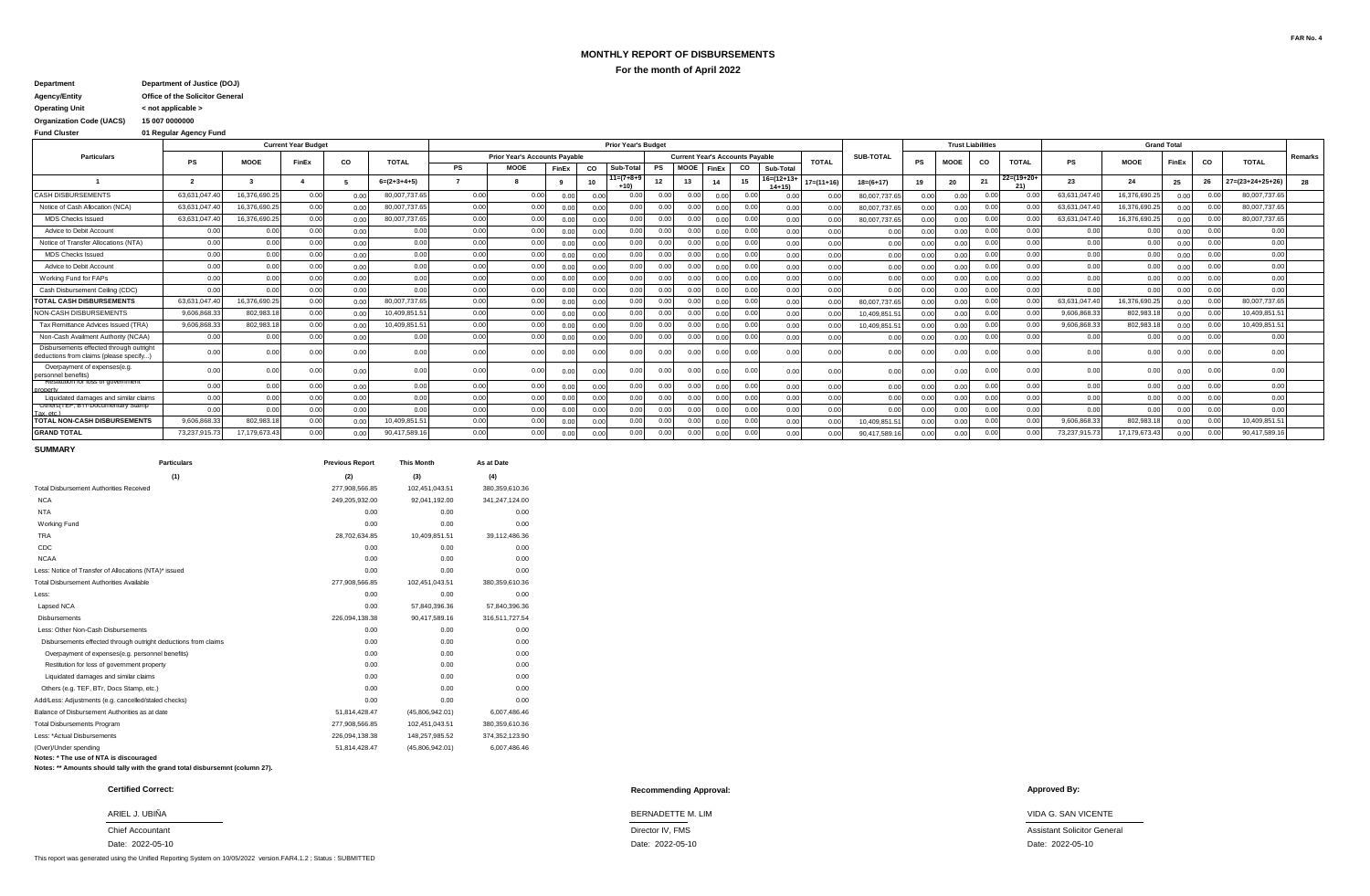# **MONTHLY REPORT OF DISBURSEMENTS**

### **Agency/Entity Office of the Solicitor General Operating Unit < not applicable > Department Department of Justice (DOJ)**

**Organization Code (UACS) 15 007 0000000**

**Fund Cluster 01 Regular Agency Fund**

|                                                                                   |              |              | <b>Current Year Budget</b> |           |                 |      |                                      |       |      | <b>Prior Year's Budget</b> |                |             |                                        |      |                                |              |                  |    |                | <b>Trust Liabilities</b> |                     |               |              | <b>Grand Total</b> |           |                            |         |
|-----------------------------------------------------------------------------------|--------------|--------------|----------------------------|-----------|-----------------|------|--------------------------------------|-------|------|----------------------------|----------------|-------------|----------------------------------------|------|--------------------------------|--------------|------------------|----|----------------|--------------------------|---------------------|---------------|--------------|--------------------|-----------|----------------------------|---------|
| <b>Particulars</b>                                                                | PS           | <b>MOOE</b>  | FinEx                      | <b>CO</b> | <b>TOTAL</b>    |      | <b>Prior Year's Accounts Payable</b> |       |      |                            |                |             | <b>Current Year's Accounts Pavable</b> |      |                                | <b>TOTAL</b> | <b>SUB-TOTAL</b> | PS | <b>MOOE</b>    | <b>CO</b>                | <b>TOTAL</b>        | PS            | <b>MOOE</b>  | FinEx              | <b>CO</b> | <b>TOTAL</b>               | Remarks |
|                                                                                   |              |              |                            |           |                 | PS   | <b>MOOE</b>                          | FinEx | co   | Sub-Total                  | <b>PS</b>      | <b>MOOE</b> | <b>FinEx</b>                           | CO   | Sub-Total                      |              |                  |    |                |                          |                     |               |              |                    |           |                            |         |
|                                                                                   |              |              |                            |           | $6=(2+3+4+5)$   |      |                                      |       | 10   | $1 = (7 + 8 + 9)$<br>$+10$ | 12             | 13          | 14                                     | 15   | $16 = (12 + 13 +$<br>$14 + 15$ | $17=(11+16)$ | $18=(6+17)$      | 19 | 20             | 21                       | $22=(19+20+$<br>21) | 23            | 24           | 25                 | 26        | $27 = (23 + 24 + 25 + 26)$ |         |
| <b>CASH DISBURSEMENTS</b>                                                         | 69,971,026.1 | 6.669.755.8  | 0.00                       | 0.00      | 76,640,782.0    | 0.00 | 0.00                                 | 0.00  | 0.0  |                            |                | 0.00        |                                        | 0.00 | 0.00                           | 0.00         | 76,640,782.0     |    | 0.0            | 0.00                     |                     | 69,971,026.18 | 6,669,755.85 | 0.0                | 0.00      | 76,640,782.03              |         |
| Notice of Cash Allocation (NCA)                                                   | 69,971,026.1 | 6.669.755.8  | 0.00                       | 0.00      | 76,640,782.0    | 0.00 | 0.00                                 | 0.00  | 0.00 |                            |                | 0.00        |                                        | 0.00 | 0.00                           | 0.00         | 76,640,782.0     |    | 0.0            | 0.00                     |                     | 69,971,026.18 | 6,669,755.85 |                    | 0.00      | 76,640,782.03              |         |
| <b>MDS Checks Issued</b>                                                          | 69,971,026.1 | 6,669,755.8  | 0.00                       | 0.00      | 76,640,782.0    | 0.00 | 0.00                                 |       |      |                            |                |             |                                        | 0.00 | 0.00                           | 0.00         | 76,640,782.0     |    | 0.0            | 0.00                     |                     | 69,971,026.18 | 6,669,755.85 | 0.0                | 0.00      | 76,640,782.03              |         |
| Advice to Debit Account                                                           | 0.00         | 0.00         | 0.00                       | 0.00      | 0.00            | 0.00 | 0.00                                 | 0.00  | 0.0  |                            | 0.0            | 0.00        |                                        | 0.00 | 0.00                           | 0.00         | 0.00             |    | 0.0            | 0.00                     | 0.00                | 0.00          | 0.00         | 0.0                | 0.00      | 0.00                       |         |
| Notice of Transfer Allocations (NTA)                                              | 0.00         | 0.00         | 0.00                       | 0.00      | 0.00            | 0.00 | 0.00                                 | 0.00  |      |                            |                | 0.00        |                                        | 0.00 | 0.00                           | 0.00         | 0.00             |    | $^{\circ}$     | 0.00                     | 0.00                | 0.00          | 0.00         |                    | 0.00      | 0.00                       |         |
| <b>MDS Checks Issued</b>                                                          | 0.00         | 0.00         | 0.00                       | 0.00      | 0.00            | 0.00 | 0.00                                 | 0.00  | 0.0  |                            | 0.0            | 0.00        |                                        | 0.00 | 0.00                           | 0.00         | 0.00             |    | 0.0            | 0.00                     | 0.00                | 0.00          | 0.00         | 0.0                | 0.00      | 0.00                       |         |
| Advice to Debit Account                                                           | 0.00         | 0.00         | 0.00                       | 0.00      | 0.00            | 0.00 | 0.00                                 | 0.00  | 0.0  |                            | 0 <sub>0</sub> | n nn        |                                        | 0.00 | 0.00                           | 0.00         | 0.00             |    | 0 <sup>c</sup> | 0.00                     | 0.00                | 0.00          | 0.00         | 0.0                | 0.00      | 0.00                       |         |
| Working Fund for FAPs                                                             | 0.00         | 0.00         | 0.00                       | 0.00      | 0.00            | 0.00 | 0.00                                 |       | 0.0  |                            |                | 0.00        |                                        | 0.00 | 0.00                           | 0.00         | 0.00             |    | 0.0            | 0.00                     | 0.00                | 0.00          | 0.00         | 0.0                | 0.00      | 0.00                       |         |
| Cash Disbursement Ceiling (CDC)                                                   | 0.00         | n nr         | 0.00                       | 0.00      | 0.00            | 0.00 | 0.00                                 | 0.00  | 0.00 |                            | 0 <sub>0</sub> | 0.00        |                                        | 0.00 | 0.00                           | 0.00         | 0.00             |    |                | 0.00                     | 0.00                | 0.00          | 0.00         | 0.0                | 0.00      | 0.00                       |         |
| <b>TOTAL CASH DISBURSEMENTS</b>                                                   | 69.971.026.1 | 6.669.755.85 | 0.00                       | 0.00      | 76,640,782.0    | 0.00 | 0.00                                 | 0.00  | 0.0  |                            |                | 0.00        |                                        | 0.00 | 0.00                           | 0.00         | 76,640,782.0     |    | 0.0            | 0.00                     | 0.00                | 69,971,026.18 | 6.669.755.85 | 0.0                | 0.00      | 76,640,782.03              |         |
| NON-CASH DISBURSEMENTS                                                            | 9,346,760.1  | 203,782.09   | 0.00                       | 0.00      | 9,550,542.2     | 0.00 | 0.00                                 | 0.00  | 0.00 |                            | 0.0            | 0.00        |                                        | 0.00 | 0.00                           | 0.00         | 9,550,542.2      |    |                | 0.00                     |                     | 9,346,760.17  | 203,782.09   | 0 <sub>0</sub>     | 0.00      | 9,550,542.26               |         |
| Tax Remittance Advices Issued (TRA)                                               | 9,346,760.1  | 203,782.09   | 0.00                       | 0.00      | 9,550,542.26    | 0.00 | 0.00                                 | 0.00  | 0.0  |                            | 0.0            | 0.00        | n nr                                   | 0.00 | 0.00                           | 0.00         | 9,550,542.26     |    |                | 0.00                     |                     | 9,346,760.17  | 203,782.09   | 0 <sub>0</sub>     | 0.00      | 9,550,542.26               |         |
| Non-Cash Availment Authority (NCAA)                                               | 0.00         | 0.00         | 0.00                       | 0.00      | 0.00            | 0.00 | 0.00                                 | 0.00  | 0.00 |                            | 0.0            | 0.00        |                                        | 0.00 | 0.00                           | 0.00         | 0.00             |    |                | 0.00                     | 0.00                | 0.00          | 0.00         |                    | 0.00      | 0.00                       |         |
| Disbursements effected through outright<br>deductions from claims (please specify | 0.00         | 0.00         | 0.00                       | 0.00      | 0.00            | 0.00 | 0.00                                 | n nn  | 0.00 |                            |                | 0.00        | 0.00                                   | 0.00 | 0.00                           | 0.00         | 0.00             |    | 0.0            | 0.00                     | 0.00                | 0.00          | 0.00         | 0.00               | 0.00      | 0.00                       |         |
| Overpayment of expenses(e.g.<br>personnel benefits)                               | 0.00         |              | 0.00                       | 0.00      | 0.00            | 0.00 | 0.00                                 | 0.00  | 0.00 |                            |                | 0.00        | 0.00                                   | 0.00 | 0.00                           | 0.00         | 0.00             |    |                | 0.00                     |                     |               | 0.00         |                    |           | 0.00                       |         |
| <b>Restration for loss of government</b><br>ronerty                               | 0.00         | 0.00         | 0.00                       | 0.00      | 0.00            | 0.00 | 0.00                                 |       |      |                            |                | 0.00        |                                        | 0.00 | 0.00                           | 0.00         | 0.00             |    |                | 0.00                     | 0.00                | 0.00          | 0.00         |                    | 0.00      | 0.00                       |         |
| Liquidated damages and similar claims                                             | 0.00         | 0.00         | 0.00                       | 0.00      | 0.00            | 0.00 | 0.00                                 | 0.00  | 0.0  |                            |                | 0.00        |                                        | 0.00 | 0.00                           | 0.00         | 0.00             |    | 0.0            | 0.00                     | 0.00                | 0.00          | 0.00         | 0.0                | 0.00      | 0.00                       |         |
| Uthers(IEF, BIT-Documentary Stamp<br>Tax etc.                                     | 0.00         | n nr         | 0.00                       | 0.00      | 0.00            | 0.00 | 0.00                                 | 0.00  | 0.0  |                            |                | 0.00        |                                        | 0.00 | 0.00                           | 0.00         | 0.0(             |    | 0.0            | 0.00                     | 0.00                | 0.00          | 0.00         | 0.0                | 0.00      | 0.00                       |         |
| TOTAL NON-CASH DISBURSEMENTS                                                      | 9,346,760.1  | 203,782.09   | 0.00                       | 0.00      | 9,550,542.26    | 0.00 | 0.00                                 | 0.00  | 0.0  |                            |                | 0.00        |                                        | 0.00 | 0.00                           | 0.00         | 9.550.542.26     |    | $^{\circ}$     | 0.00                     | 0.00                | 9,346,760.17  | 203,782.09   | n c                | 0.00      | 9,550,542.26               |         |
| <b>GRAND TOTAL</b>                                                                | 79,317,786.3 | 6,873,537.94 | 0.00                       | 0.00      | 86, 191, 324. 2 | 0.00 | 0.00                                 | 0.00  | 0.00 |                            |                | 0.00        |                                        | 0.00 | 0.00                           | 0.00         | 86,191,324.29    |    | 0.0            | 0.00                     |                     | 79,317,786.35 | 6,873,537.94 | 0.00               | 0.00      | 86,191,324.29              |         |

### **SUMMARY**

| <b>Particulars</b>                                             | <b>Previous Report</b> | <b>This Month</b> | As at Date     |
|----------------------------------------------------------------|------------------------|-------------------|----------------|
| (1)                                                            | (2)                    | (3)               | (4)            |
| <b>Total Disbursement Authorities Received</b>                 | 184.968.833.59         | 92,939,733.26     | 277,908,566.85 |
| <b>NCA</b>                                                     | 165.816.741.00         | 83.389.191.00     | 249.205.932.00 |
| <b>NTA</b>                                                     | 0.00                   | 0.00              | 0.00           |
| <b>Working Fund</b>                                            | 0.00                   | 0.00              | 0.00           |
| <b>TRA</b>                                                     | 19.152.092.59          | 9,550,542.26      | 28,702,634.85  |
| CDC                                                            | 0.00                   | 0.00              | 0.00           |
| <b>NCAA</b>                                                    | 0.00                   | 0.00              | 0.00           |
| Less: Notice of Transfer of Allocations (NTA)* issued          | 0.00                   | 0.00              | 0.00           |
| <b>Total Disbursement Authorities Available</b>                | 184.968.833.59         | 92,939,733.26     | 277,908,566.85 |
| Less:                                                          | 0.00                   | 0.00              | 0.00           |
| Lapsed NCA                                                     | 0.00                   | 0.00              | 0.00           |
| <b>Disbursements</b>                                           | 139.902.814.09         | 86.191.324.29     | 226.094.138.38 |
| Less: Other Non-Cash Disbursements                             | 0.00                   | 0.00              | 0.00           |
| Disbursements effected through outright deductions from claims | 0.00                   | 0.00              | 0.00           |
| Overpayment of expenses(e.g. personnel benefits)               | 0.00                   | 0.00              | 0.00           |
| Restitution for loss of government property                    | 0.00                   | 0.00              | 0.00           |
| Liquidated damages and similar claims                          | 0.00                   | 0.00              | 0.00           |
| Others (e.g. TEF, BTr, Docs Stamp, etc.)                       | 0.00                   | 0.00              | 0.00           |
| Add/Less: Adjustments (e.g. cancelled/staled checks)           | 0.00                   | 0.00              | 0.00           |
| Balance of Disbursement Authorities as at date                 | 45.066.019.50          | 6.748.408.97      | 51.814.428.47  |
| <b>Total Disbursements Program</b>                             | 184.968.833.59         | 92,939,733.26     | 277,908,566.85 |
| Less: *Actual Disbursements                                    | 139.902.814.09         | 86.191.324.29     | 226.094.138.38 |
| (Over)/Under spending                                          | 45.066.019.50          | 6.748.408.97      | 51.814.428.47  |
| Notes: * The use of NTA is discouraged                         |                        |                   |                |

**Notes: \* The use of NTA is discouraged Notes: \*\* Amounts should tally with the grand total disbursemnt (column 27).**

Date: 2022-04-11

This report was generated using the Unified Reporting System on 11/04/2022 13:11 version.FAR4.1.2 ; Status : SUBMITTED

# **For the month of March 2022**

**Recommending Approval: Certified Correct: Approved By:**

ARIEL J. UBINA BERNADETTE M. LIM BERNADETTE M. LIM BERNADETTE M. LIM VIDA G. SAN VICENTE Date: 2022-04-11 Date: 2022-04-11 2022-04-11 Date: Date:

Chief Accountant Assistant Solicitor General Assistant Solicitor General Assistant Solicitor General Assistant Solicitor General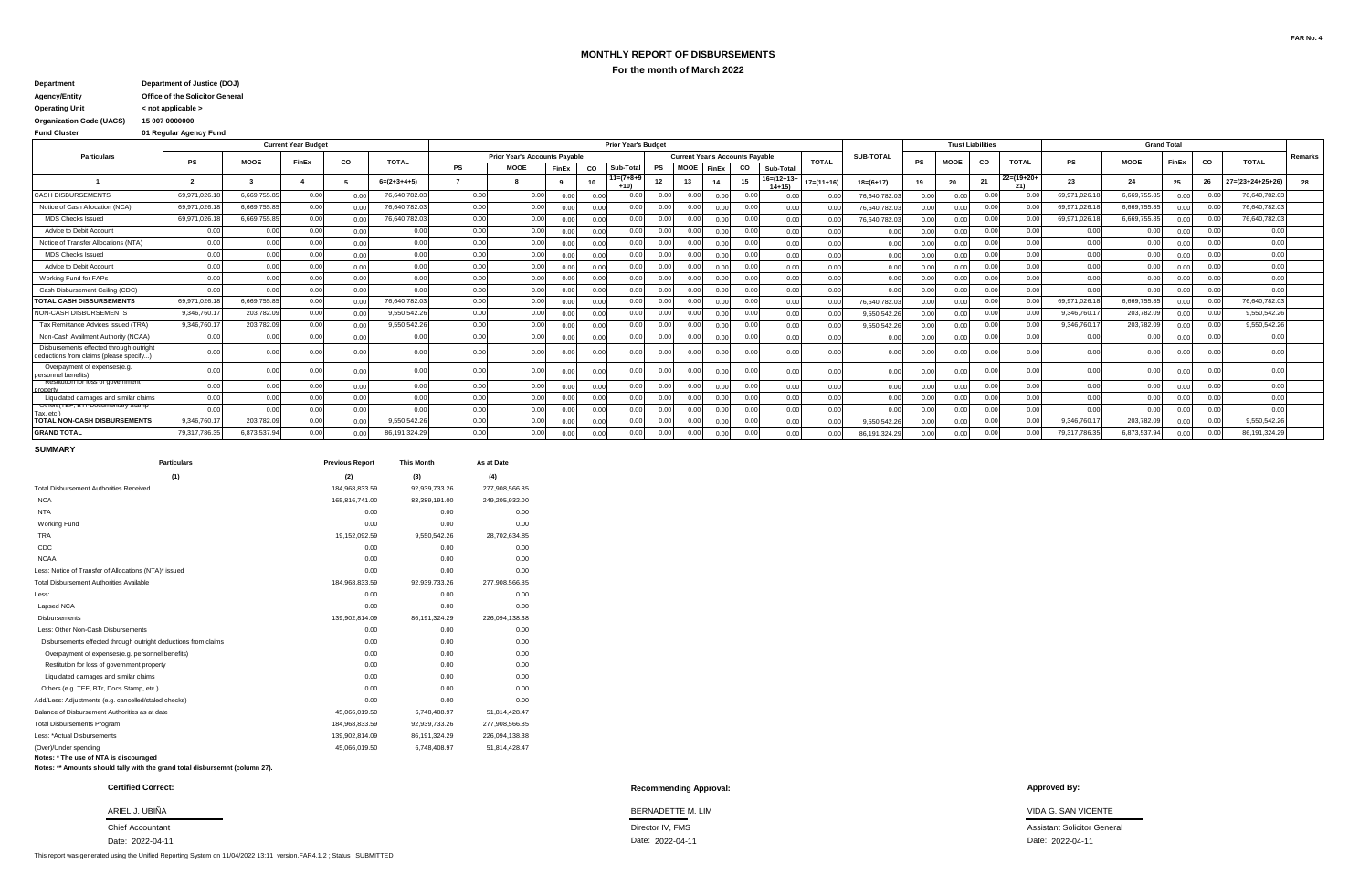### **MONTHLY REPORT OF DISBURSEMENTS For the month of February 2022**

# **Agency/Entity Office of the Solicitor General Department Department of Justice (DOJ)**

**Operating Unit < not applicable > Organization Code (UACS) Fund Cluster 01 Regular Agency Fund**

|                                                                                   |              |              | <b>Current Year Budget</b> |           |               |           |                                      |       |    | <b>Prior Year's Budget</b> |           |             |                                        |                |                                |              |                  |                |             | <b>Trust Liabilities</b> |                     |               | <b>Grand Total</b> |                 |      |                  |         |
|-----------------------------------------------------------------------------------|--------------|--------------|----------------------------|-----------|---------------|-----------|--------------------------------------|-------|----|----------------------------|-----------|-------------|----------------------------------------|----------------|--------------------------------|--------------|------------------|----------------|-------------|--------------------------|---------------------|---------------|--------------------|-----------------|------|------------------|---------|
| Particulars                                                                       | PS           | <b>MOOE</b>  | FinEx                      | <b>CO</b> | <b>TOTAL</b>  |           | <b>Prior Year's Accounts Payable</b> |       |    |                            |           |             | <b>Current Year's Accounts Payable</b> |                |                                | <b>TOTAL</b> | <b>SUB-TOTAL</b> | PS             | <b>MOOE</b> | <b>CO</b>                | <b>TOTAL</b>        | PS            | <b>MOOE</b>        | FinEx           | CO   | <b>TOTAL</b>     | Remarks |
|                                                                                   |              |              |                            |           |               | <b>PS</b> | <b>MOOE</b>                          | FinEx | CO | Sub-Total                  | <b>PS</b> | <b>MOOE</b> | <b>FinE</b>                            | <b>CO</b>      | Sub-Total                      |              |                  |                |             |                          |                     |               |                    |                 |      |                  |         |
|                                                                                   |              |              |                            |           | $6=(2+3+4+5)$ |           |                                      |       |    | $1 = (7 + 8 + 9)$          | 12        | 13          | 14                                     | 15             | $16 = (12 + 13 +$<br>$14 + 15$ | $17=(11+16)$ | $18=(6+17)$      | 19             | 20          |                          | $22=(19+20+$<br>21) | 23            | 24                 | 25              | 26   | 27=(23+24+25+26) | 28      |
| <b>CASH DISBURSEMENTS</b>                                                         | 62,762,543.9 | 5,302,431.1  | 0.00                       | 0.00      | 68.064.975.0  | 0.00      | 0.00                                 | 0.00  |    | 0.00                       | 0.00      | 0.00        |                                        | 0.0            | 0.00                           | 0.00         | 68,064,975.0     | 0.00           |             | 0.0(                     |                     | 62,762,543.95 | 5,302,431.         | 0. <sub>C</sub> | 0.00 | 68.064.975.06    |         |
| Notice of Cash Allocation (NCA)                                                   | 62,762,543.9 | 5,302,431.   | 0.00                       | 0.00      | 68,064,975.0  | 0.00      | 0.00                                 | 0.00  |    | 0.00                       |           |             |                                        | 0.0            | 0.00                           | 0.00         | 68.064.975.0     | 0.00           |             | 0. <sub>C</sub>          |                     | 62,762,543.95 | 5,302,431.         | 0. <sub>C</sub> | 0.00 | 68,064,975.06    |         |
| <b>MDS Checks Issued</b>                                                          | 62,762,543.9 | 5,302,431.1  | 0.00                       | 0.00      | 68.064.975.0  | 0.00      | 0.00                                 | 0.00  |    | 0.00                       | 0.00      | 0.00        |                                        | 0.0            | 0.00                           | 0.00         | 68,064,975.0     | 0.00           |             | 0.0(                     | 0.00                | 62,762,543.95 | 5,302,431.1        | 0.0             | 0.00 | 68,064,975.06    |         |
| Advice to Debit Account                                                           | 0.00         | 0.00         | 0.00                       | 0.00      | 0.00          | 0.00      | 0.00                                 | 0.00  |    | 0.00                       |           | 0.00        |                                        | 0 <sub>c</sub> | 0.00                           | 0.00         | 0.00             |                |             | 0.0(                     | 0.00                | 0.00          | 0.00               | 0.0             | 0.00 | 0.00             |         |
| Notice of Transfer Allocations (NTA)                                              | 0.00         | 0.00         | 0.00                       | 0.00      | 0.00          | 0.00      | 0.00                                 | 0.00  |    | 0.00                       |           | 0.00        |                                        | 0 <sub>c</sub> | 0.00                           | 0.00         | 0.00             |                |             | 0.01                     | 0.00                | 0.00          | 0.00               | 0.0             | 0.00 | 0.00             |         |
| <b>MDS Checks Issued</b>                                                          | 0.00         | 0.00         | 0.00                       | 0.00      | 0.00          | 0.00      | 0.00                                 | 0.00  |    | 0.00                       |           | 0.00        |                                        | 0 <sub>c</sub> | 0.00                           | 0.00         | 0.00             |                |             | 0.0(                     | 0.00                | 0.00          | 0.00               | 0.0             | 0.00 | 0.00             |         |
| Advice to Debit Account                                                           | 0.00         | 0.00         | 0.00                       | 0.00      | 0.00          | 0.00      | 0.00                                 | 0.00  |    | 0.00                       |           | 0.00        |                                        |                | 0.00                           | 0.00         | 0.00             |                |             | 0.01                     | 0.00                | 0.00          | 0.00               | 0. <sub>C</sub> | 0.00 | 0.00             |         |
| Working Fund for FAPs                                                             | 0.00         | 0.00         | 0.00                       | 0.00      | 0.00          | 0.00      | 0.00                                 | 0.00  |    | 0.00                       |           | n nn        |                                        | 0 <sub>c</sub> | 0.00                           | 0.00         | 0.00             |                |             | 0.00                     | 0.00                | 0.00          | 0.00               | 0.0             | 0.00 | 0.00             |         |
| Cash Disbursement Ceiling (CDC)                                                   | 0.00         | 0.00         | 0.00                       | 0.00      | 0.00          | 0.00      | 0.00                                 | 0.00  |    | 0.00                       |           | n nn        |                                        |                | 0.00                           | 0.00         | 0.00             |                |             | 0.01                     | 0.00                | 0.00          | 0.00               | 0 <sub>c</sub>  | 0.00 | 0.00             |         |
| <b>TOTAL CASH DISBURSEMENTS</b>                                                   | 62.762.543.9 | 5.302.431.1  | 0.00                       | 0.00      | 68.064.975.06 | 0.00      | 0.00                                 | 0.00  |    | 0.00                       |           | n nn        |                                        | 0.0            | 0.00                           | 0.00         | 68.064.975.0     | 0 <sub>0</sub> |             | 0.0(                     | 0.00                | 62,762,543.95 | 5.302.431.1        |                 | 0.00 | 68,064,975.06    |         |
| NON-CASH DISBURSEMENTS                                                            | 9.402.843.0  | 148,726.26   | 0.00                       | 0.00      | 9.551.569.3   | 0.00      | 0.00                                 | 0.00  |    | 0.00                       |           | 0.00        |                                        | 0.0            | 0.00                           | 0.00         | 9,551,569.3      |                |             | 0.0(                     | 0.00                | 9,402,843.04  | 148,726.26         | 0 <sup>0</sup>  | 0.00 | 9,551,569.30     |         |
| Tax Remittance Advices Issued (TRA)                                               | 9,402,843.04 | 148,726.26   | 0.00                       | 0.00      | 9,551,569.3   | 0.00      | 0.00                                 | 0.00  |    | 0.00                       |           | n nn        |                                        | 0.0            | 0.00                           | 0.00         | 9,551,569.3      |                |             | 0.0(                     | 0.00                | 9,402,843.04  | 148,726.26         |                 | 0.00 | 9,551,569.30     |         |
| Non-Cash Availment Authority (NCAA)                                               | 0.00         | 0.00         | 0.00                       | 0.00      | 0.00          | 0.00      | 0.00                                 | 0.0   |    | 0.00                       |           | 0.00        |                                        | 0.0            | 0.00                           | 0.00         | 0.00             | n nn           |             | 0.01                     | 0.00                | 0.00          | 0.00               | 0 <sup>c</sup>  | 0.00 | 0.00             |         |
| Disbursements effected through outright<br>deductions from claims (please specify | 0.00         | 0.00         | 0.00                       | 0.00      | 0.00          | 0.00      | 0.00                                 | 0.00  |    | 0.00                       |           | 0.00        | n nn                                   | 0.01           | 0.00                           | 0.00         | 0.00             |                |             | 0.0(                     | 0.00                | 0.00          | 0.00               | 0 <sub>c</sub>  | 0.00 | 0.00             |         |
| Overpayment of expenses(e.g.<br>personnel benefits)                               | 0.00         | 0.00         | 0.00                       | 0.00      | 0.00          | 0.00      | 0.00                                 | 0.00  |    | 0.00                       |           |             |                                        | 0.0            | 0.00                           | 0.00         | 0.00             |                |             |                          | 0.00                | 0.00          | 0.00               | 0 <sub>c</sub>  |      | 0.00             |         |
| kesiiminin in inss of dovernment<br>mnerty                                        | 0.00         | 0.00         | 0.00                       | 0.00      | 0.00          | 0.00      | 0.00                                 | 0.00  |    | 0.00                       |           | n nn        |                                        | 0 <sub>c</sub> | 0.00                           | 0.00         | 0.00             |                |             | 0.01                     | 0.00                | 0.00          | 0.00               | 0.0             | 0.00 | 0.00             |         |
| Liquidated damages and similar claims                                             | 0.00         | 0.00         | 0.00                       | 0.00      | 0.00          | 0.00      | 0.00                                 | 0.00  |    | 0.00                       |           | 0.00        |                                        | 0 <sub>c</sub> | 0.00                           | 0.00         | 0.00             |                |             | 0.0(                     | 0.00                | 0.00          | 0.00               | 0 <sub>c</sub>  | 0.00 | 0.00             |         |
| Uthers (TEP, DTI-DUCumentary Stamp<br>Tax etc.                                    | 0.00         | 0.00         | 0.00                       | 0.00      | 0.00          | 0.00      | 0.00                                 | 0.00  |    | 0.00                       |           | n nn        |                                        | 0 <sub>c</sub> | 0.00                           | 0.00         | 0.00             |                |             | 0.01                     | 0.00                | 0.00          | 0.00               | 0.0             | 0.00 | 0.00             |         |
| TOTAL NON-CASH DISBURSEMENTS                                                      | 9.402.843.0  | 148,726.26   | 0.00                       | 0.00      | 9.551.569.3   | 0.00      | 0.00                                 | 0.00  |    | 0.00                       |           |             |                                        | 0.0            | 0.00                           | 0.00         | 9,551,569.3      |                |             | 0. <sub>C</sub>          | 0.00                | 9,402,843.04  | 148,726.2          | n r             | 0.00 | 9.551.569.30     |         |
| <b>GRAND TOTAL</b>                                                                | 72,165,386.9 | 5,451,157.37 | 0.00                       | 0.00      | 77,616,544.3  | 0.00      | 0.00                                 | 0.00  |    | 0.00                       |           |             |                                        |                | 0.00                           | 0.00         | 77,616,544.3     |                |             | 0.01                     | 0.00                | 72,165,386.99 | 5,451,157.37       | 0 <sub>0</sub>  | 0.00 | 77,616,544.36    |         |

## **SUMMARY**

| <b>Particulars</b>                                             | <b>Previous Report</b> | <b>This Month</b> | As at Date     |
|----------------------------------------------------------------|------------------------|-------------------|----------------|
| (1)                                                            | (2)                    | (3)               | (4)            |
| <b>Total Disbursement Authorities Received</b>                 | 92.158.713.29          | 92,810,120.30     | 184,968,833.59 |
| <b>NCA</b>                                                     | 82.558.190.00          | 83.258.551.00     | 165.816.741.00 |
| <b>NTA</b>                                                     | 0.00                   | 0.00              | 0.00           |
| <b>Working Fund</b>                                            | 0.00                   | 0.00              | 0.00           |
| <b>TRA</b>                                                     | 9.600.523.29           | 9,551,569.30      | 19,152,092.59  |
| CDC                                                            | 0.00                   | 0.00              | 0.00           |
| <b>NCAA</b>                                                    | 0.00                   | 0.00              | 0.00           |
| Less: Notice of Transfer of Allocations (NTA)* issued          | 0.00                   | 0.00              | 0.00           |
| <b>Total Disbursement Authorities Available</b>                | 92,158,713.29          | 92,810,120.30     | 184,968,833.59 |
| Less:                                                          | 0.00                   | 0.00              | 0.00           |
| Lapsed NCA                                                     | 0.00                   | 0.00              | 0.00           |
| <b>Disbursements</b>                                           | 62.286.269.73          | 77,616,544.36     | 139,902,814.09 |
| Less: Other Non-Cash Disbursements                             | 0.00                   | 0.00              | 0.00           |
| Disbursements effected through outright deductions from claims | 0.00                   | 0.00              | 0.00           |
| Overpayment of expenses(e.g. personnel benefits)               | 0.00                   | 0.00              | 0.00           |
| Restitution for loss of government property                    | 0.00                   | 0.00              | 0.00           |
| Liquidated damages and similar claims                          | 0.00                   | 0.00              | 0.00           |
| Others (e.g. TEF, BTr, Docs Stamp, etc.)                       | 0.00                   | 0.00              | 0.00           |
| Add/Less: Adjustments (e.g. cancelled/staled checks)           | 0.00                   | 0.00              | 0.00           |
| Balance of Disbursement Authorities as at date                 | 29.872.443.56          | 15, 193, 575. 94  | 45.066.019.50  |
| <b>Total Disbursements Program</b>                             | 92.158.713.29          | 92.810.120.30     | 184.968.833.59 |
| Less: *Actual Disbursements                                    | 62,286,269.73          | 77,616,544.36     | 139,902,814.09 |
| (Over)/Under spending                                          | 29,872,443.56          | 15, 193, 575. 94  | 45,066,019.50  |
| Mateo: 8 The use of NTA is discouranted                        |                        |                   |                |

**Notes: \* The use of NTA is discouraged Notes: \*\* Amounts should tally with the grand total disbursemnt (column 27).**

### **Recommending Approval: Certified Correct: Approved By:**

Accountant and the settlement of the Section IV, FMS Assistant Solicitor General Assistant Solicitor General MAHA JANE L. GUZMAN BERNADETTE M. LIM BERNADETTE M. LIM BERNADETTE M. LIM VIDA G. SAN VICENTE

Date: 2022-03-11 11:57:59 2022-03-11 12:03:18 2022-03-11 11:40:21 Date: Date:

This report was generated using the Unified Reporting System on 11/03/2022 12:03 version.FAR4.1.2 ; Status : SUBMITTED